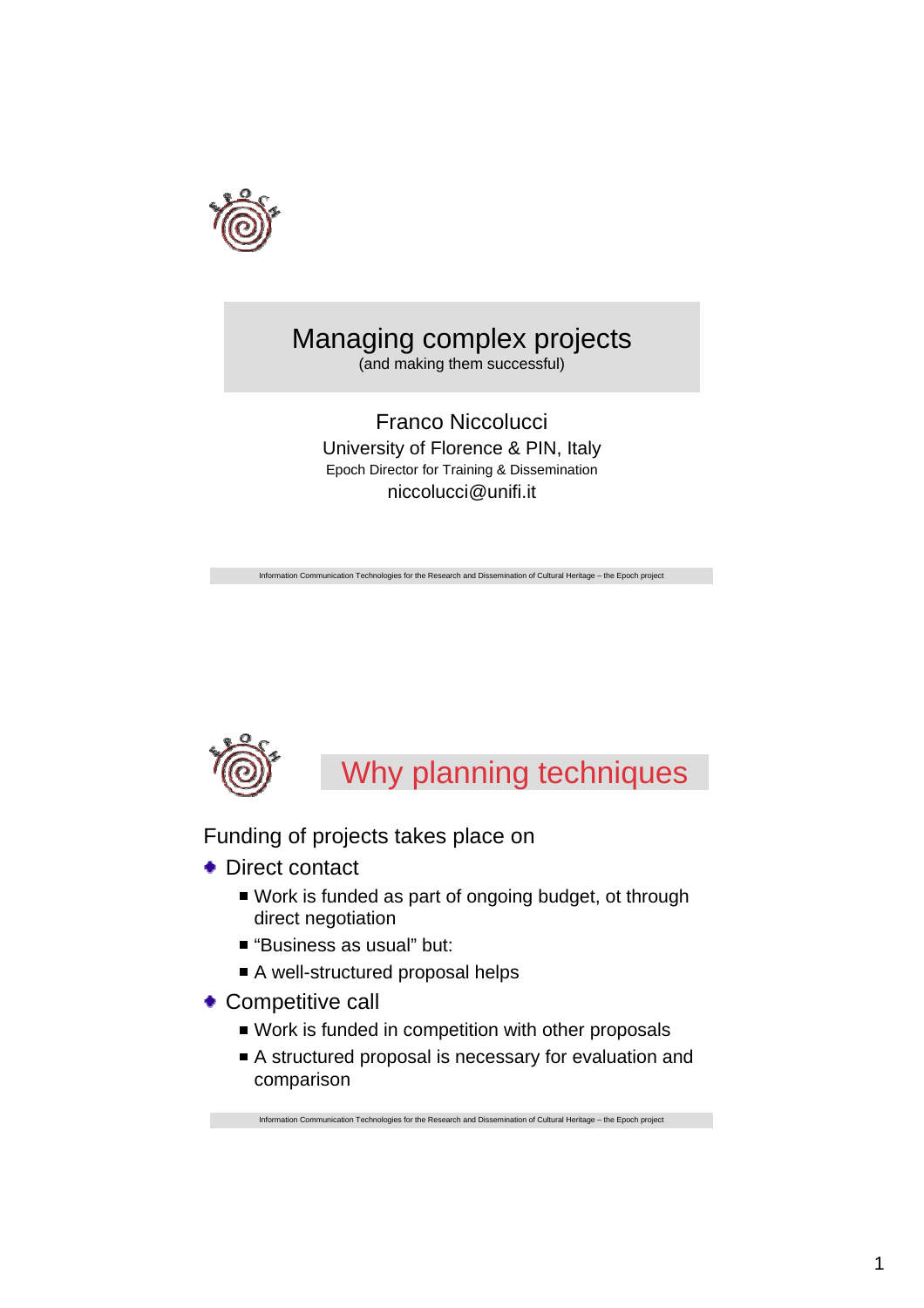

### International opportunities

- International institutions (e.g. the World Bank, the World Fund, etc.)
- European Union
	- Participating in EU programs as 3rd country
		- ¾ European Framework Programmes presently 6th, 2004-2008 ¾ Specific programmes e.g. Culture, Environment
	- Participating in EU co-operation programs for specific world regions (EuropeAid) e.g. URBAL, Euro-India
	- In all cases involvement of a partner from an EU member state is required.
- Bi-lateral agreements with a specific country or EU
	- Involvement of a partner from the relevant country usually required

tion Communication Technologies for the Research and Dissemination of Cultural Heritage – the Epoch project



#### Some jargon

- **Program** (sometimes *programme*): set of actions decided by a funding body to fund activities. It has goals, priorities and conditions. Conditions on participation determine participants' eligibility. Usually the submission of proposals must follow a procedure and use prescribed forms.
- A program may have a continuous submission scheme (and proposals are evaluate periodically) or scheduled deadlines (**calls**) for submission.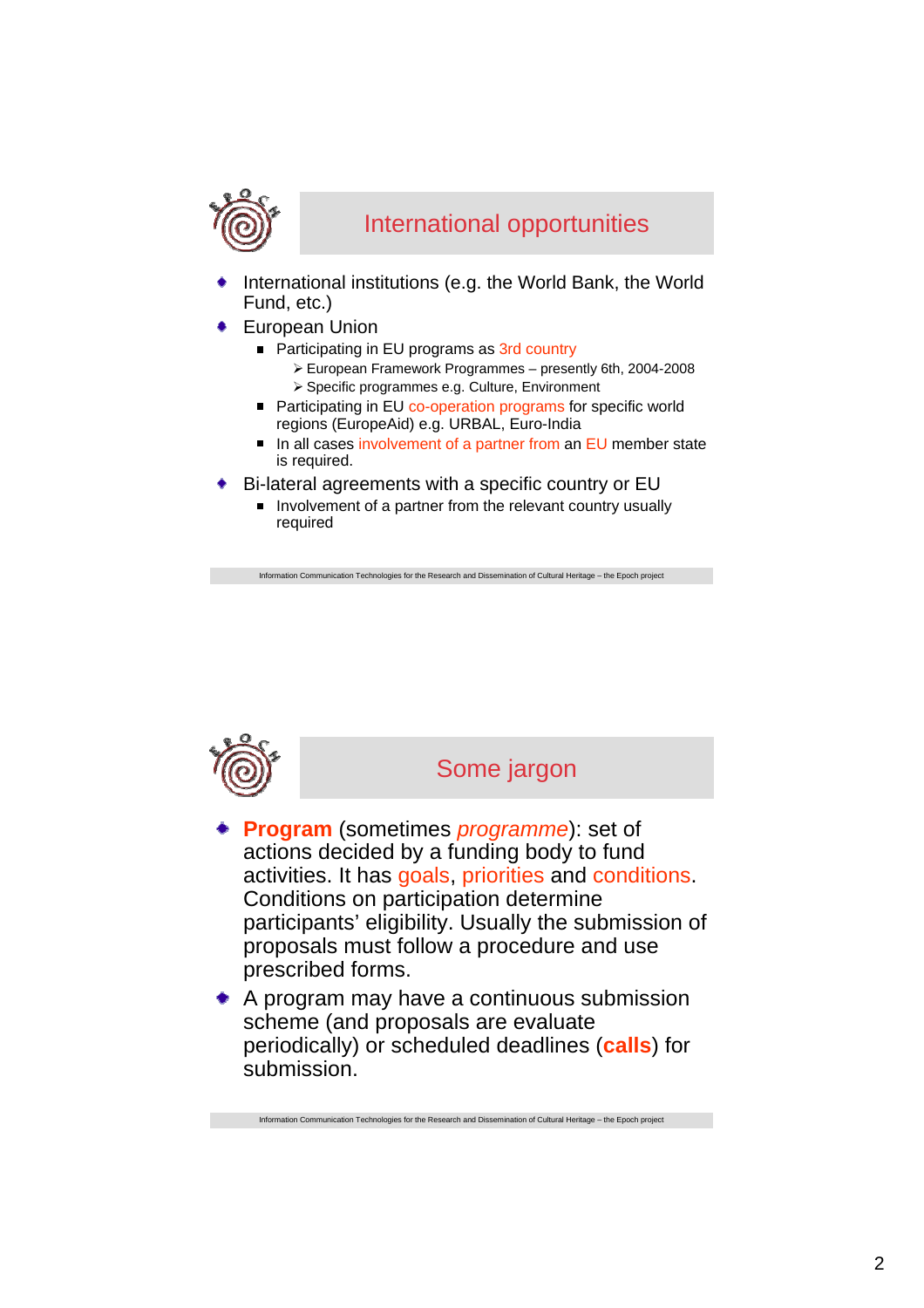

## Jargon (cont.)

- **Project**: set of integrated actions aimed at achieving some result, which fits into the program goals. Before being approved, it is a project proposal, or just a **proposal**.
- A project has an objective, a work-plan, deliverables, milestones, and success indicators. It should also include a risk assessment /contingency plan.

Ition Communication Technologies for the Research and Dissemination of Cultural Heritage – the Epoch project



### More jargon

- Objective: the project aim. It must be clearly expressed and be unique, as far as possible. There may be subordinate goals/positive effects.
- Work-plan: the complex of the activities envisaged by the project to achieve its objective. They must be necessary and economic. The workplan organizes activities into a temporal and logical sequence.
- Deliverables: the project results. They must tangible (e.g. increase of public awareness is not a deliverable) and "deliverable" (i.e. the restoration of a monument is not a deliverable; the report on restoration is).
- Milestones: dates at which "important" events take place.
- Success indicators: parameters that allow to measure directly or indirectly – the quality of the results. They must be objective (not subject to subjective evaluation), measurable and/or quantifiable. For example: the number of visitors of an exhibition.
- Risk assessment: statement of potential failure risks and actions planned (the contingency plan) to avoid them or reduce their impact.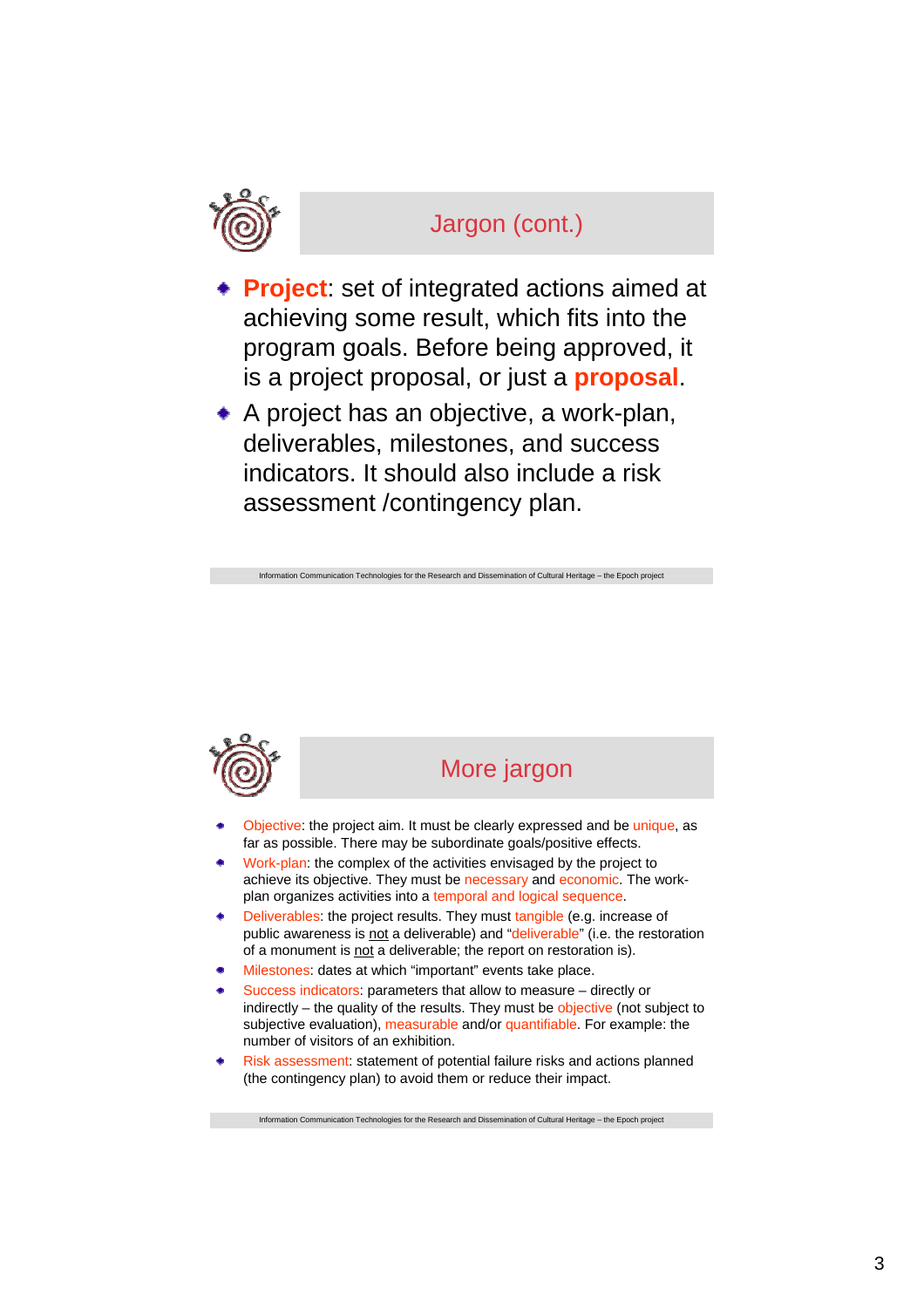

### Other elements

Other elements of a proposal include

- Analysis of the state of the art: justifies innovativeness (if requested)
- **Motivation: explains the objective**
- Description of partners: explains their eligibility and  $\bullet$  . supports the strength of the partnership
- **•** Partners' role: shows the fitness of the chosen partners

tion Communication Technologies for the Research and Dissemination of Cultural Heritage – the Epoch project

- Financial plan and partners' effort: of course!
- **Ethical implications: concerns any overarching /** mainstreaming ethical policy established e.g. equal opportunities
- Any other element requested by the funding body



## Project methodologies

- Methods for compiling a project (proposal) guarantee
	- Clarity of description
	- Comparison
	- Fair evaluation
- They usually turn into management tools when the project is approved
- They provide a way for periodic review/assessment/audit by the funding body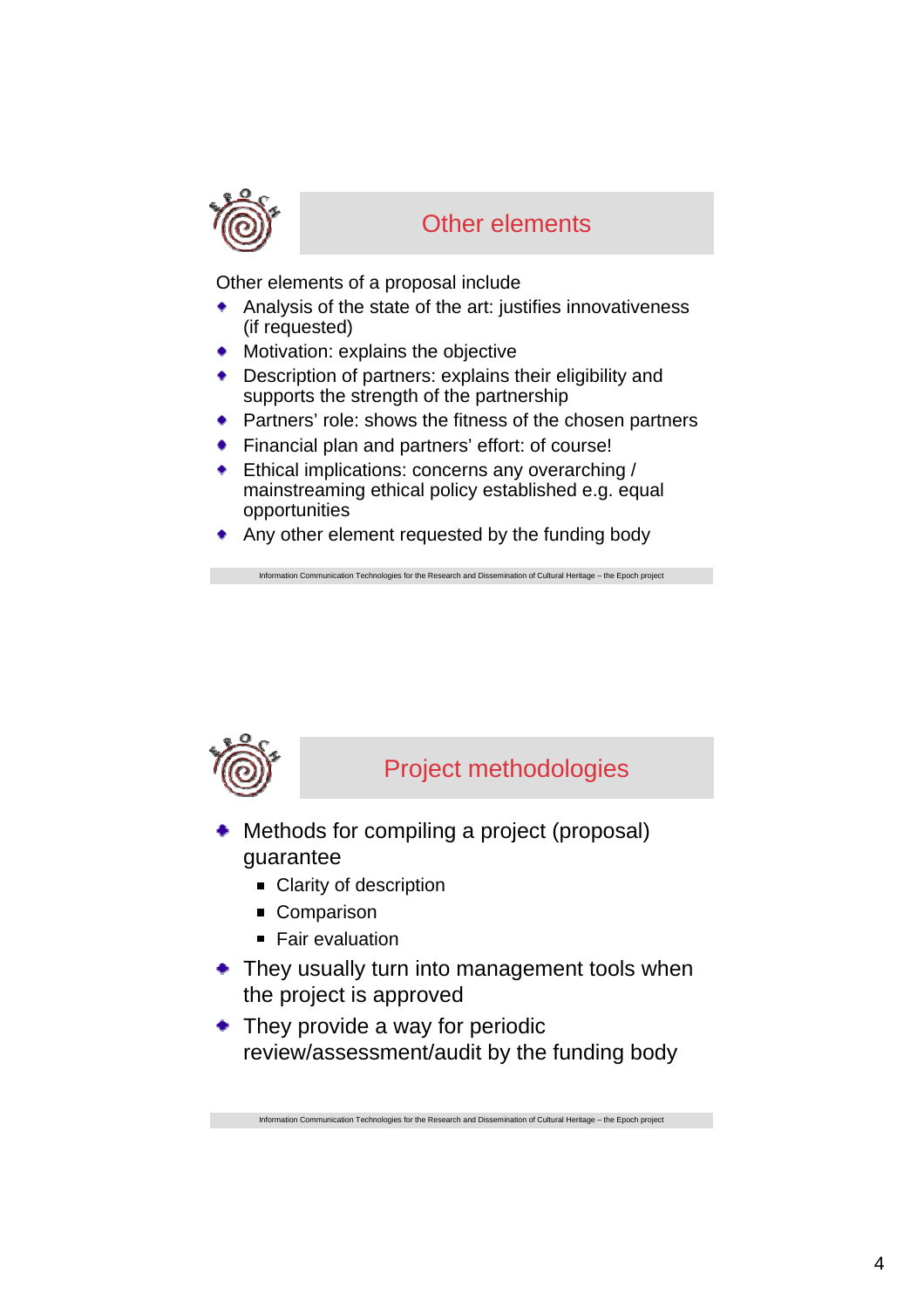

## SWOT analysis

- Named after the words Strength, Weakness, Opportunities, Threats
- **+** Born for strategic planning in industrial companies
- A way of analyzing a proposition (action, decision, whatever)
- Useful for introducing and discussing action(s) in the body of a proposal

Information Communication Technologies for the Research and Dissemination of Cultural Heritage – the Epoch project

 $\bullet$  In general too simple to support a complex project

## SWOT

- **Strength: what is good now**
- Weakness: what is bad now
- Opportunity: what may be good in the future
- Threats: what may be bad in the future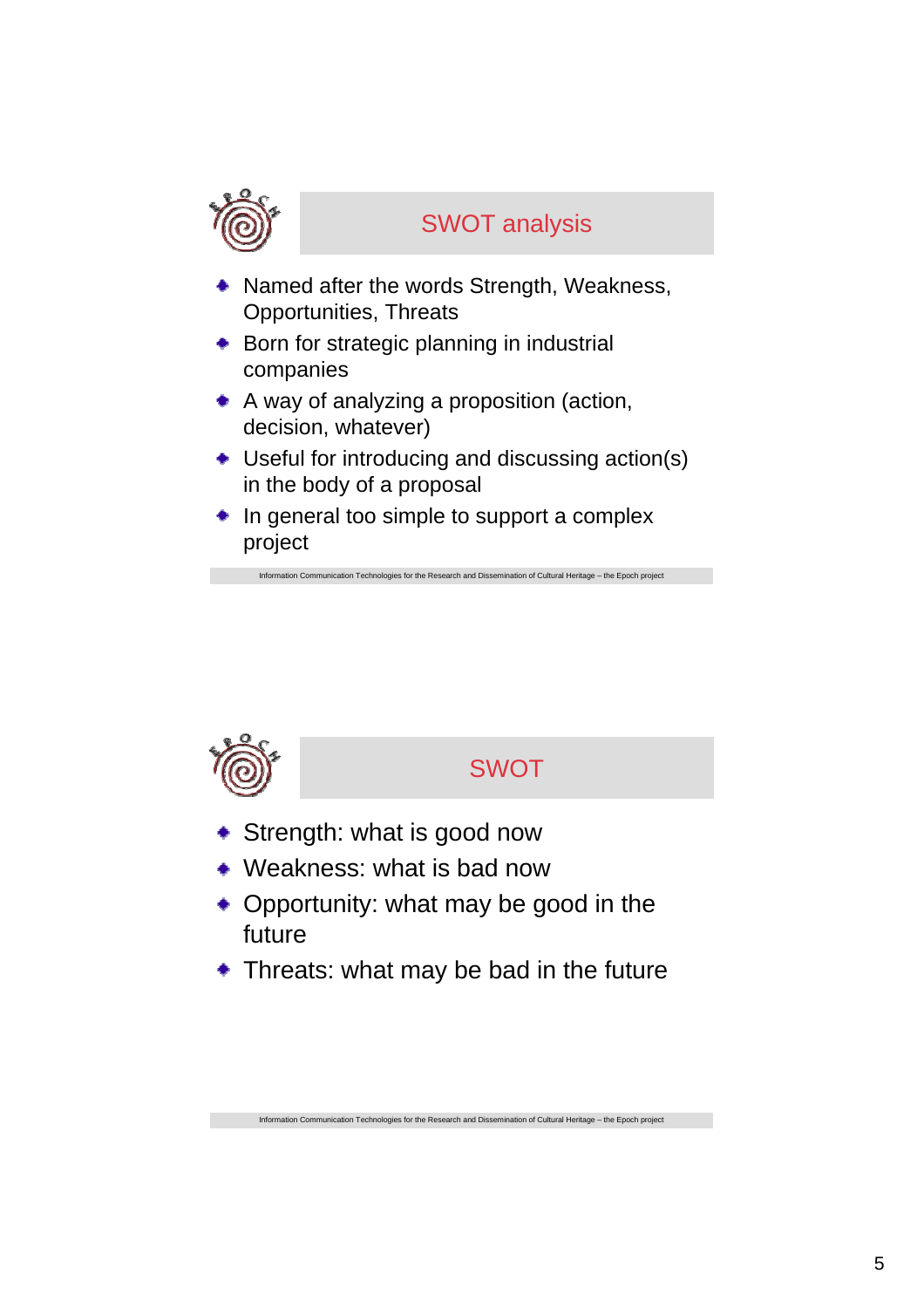

# SWOT matrix

| Strength                                          | Weakness                                  |
|---------------------------------------------------|-------------------------------------------|
| • Advantages of proposition?                      | • Disadvantages of proposition?           |
| • Capabilities?                                   | Gaps in capabilities?                     |
| • Competitive advantages?                         | • Lack of competitive strength?           |
| ◆ Resources, Assets, People?                      | Reputation, presence and reach?           |
| Experience, knowledge, data?                      | Financials?                               |
| • Likely returns?                                 | Own known vulnerabilities?                |
| • Reach, distribution, awareness?                 | Timescales, deadlines and pressures?      |
| • Innovative aspects?                             | Cash-flow, start-up cash-drain?           |
| • Location and geographical?                      | Continuity, supply chain robustness?      |
| • Value, quality?                                 | Effects on core activities, distraction?  |
| • Accreditations, qualifications, certifications? | Reliability of data, plan predictability? |
| ♦ Processes, systems, IT, communications?         | Morale, commitment, leadership?           |
| Cultural, attitudinal, behavioural?               | Accreditations, etc?                      |
| Opportunities                                     | Threats                                   |

Information Communication Technologies for the Research and Dissemination of Cultural Heritage – the Epoch project



## SWOT matrix

| Strength                                 | Weakness                           |
|------------------------------------------|------------------------------------|
|                                          |                                    |
| Opportunities                            | Threats                            |
| ● Activity developments?                 | Political effects?                 |
| • Competitors' vulnerabilities?          | Legislative effects?               |
| • Lifestyle trends?                      | Environmental effects?             |
| • Technology development and innovation? | IT developments?                   |
| ● Global influences?                     | Demand?                            |
| New markets, vertical, horizontal?       | New technologies, services, ideas? |
| • Niche target markets?                  | Sustaining internal capabilities?  |
| • Geographical?                          | Obstacles faced?                   |
| ◆ Activity development?                  | Insurmountable weaknesses?         |
| • Information and research?              | Loss of key staff?                 |
| ◆ Partnerships, agencies, dissemination? | Sustainable financial backing?     |
| • Volumes, production, economies?        | Economy - home, abroad?            |
| • Seasonal, weather, fashion influences? | Seasonality, weather effects       |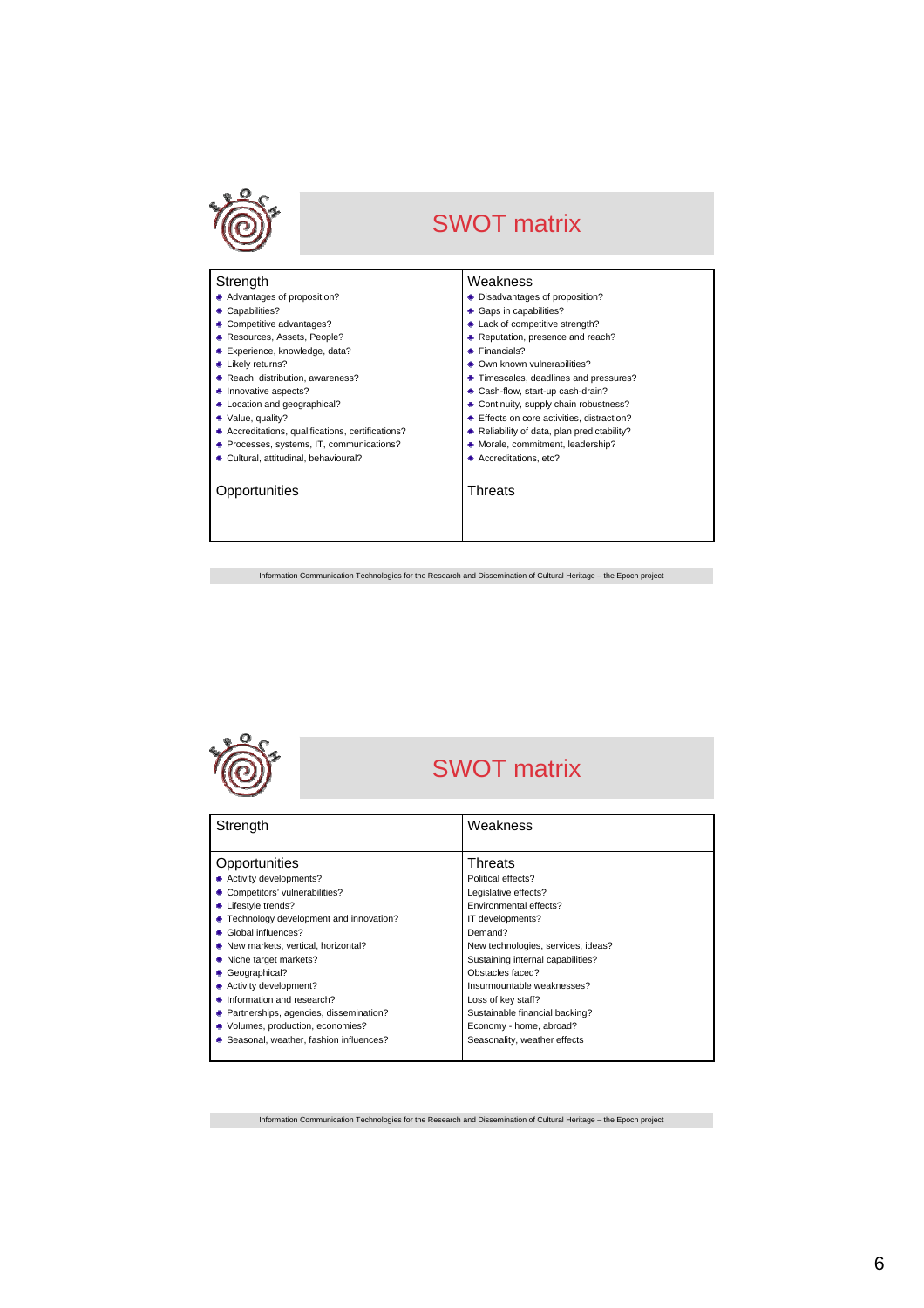

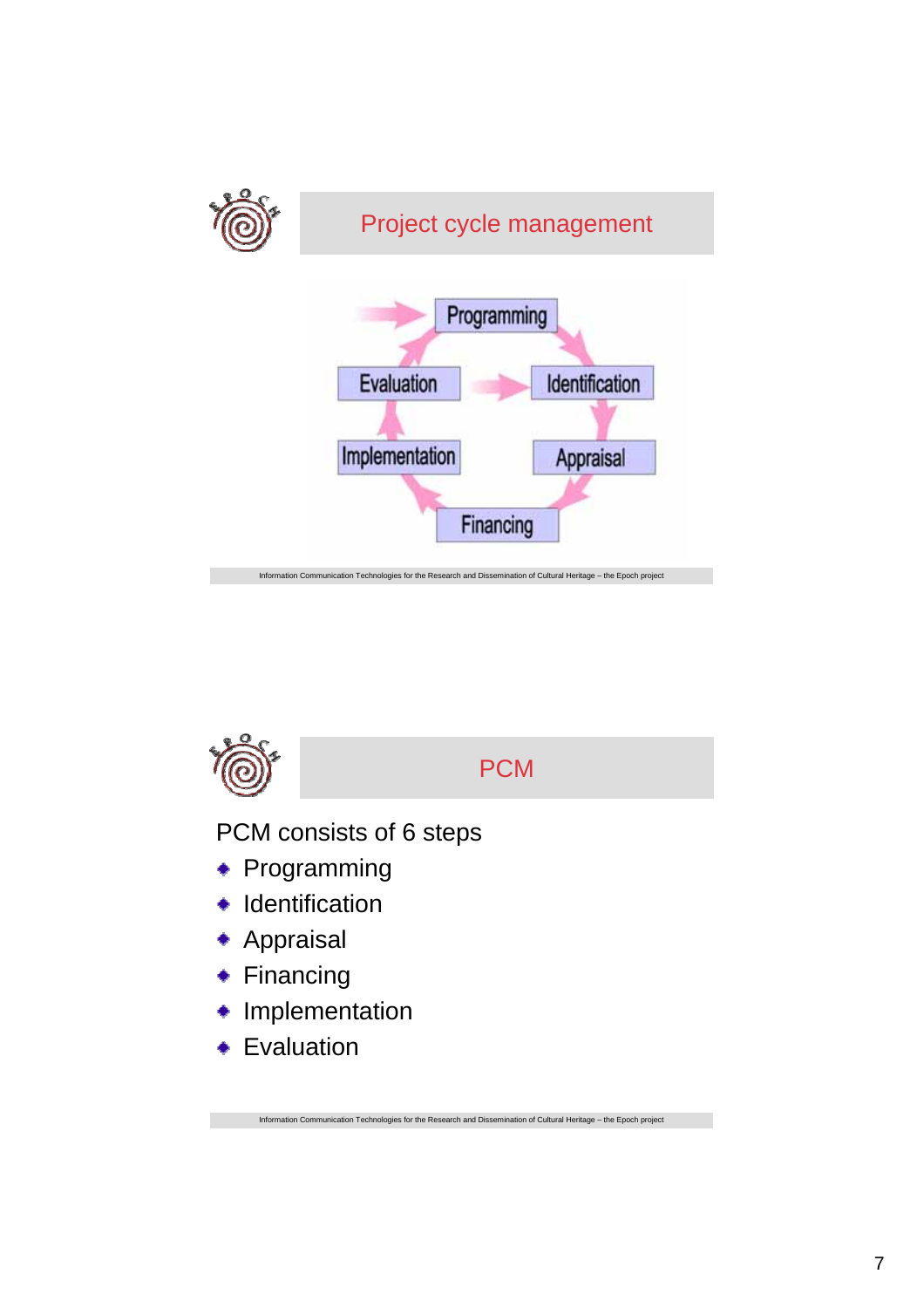



Information Communication Technologies for the Research and Dissemination of Cultural Heritage – the Epoch project



## Structure of a project

#### **1. Summary**

#### **2. Background:**

- Overall EC and Government policy objectives, and links with the  $\blacksquare$ Commission's country programme or strategy, commitment of Government to overarching policy objectives of the EC such as respect of human rights
- **3. Sector and problem analysis**, including stakeholder analysis
	- $\blacksquare$ Project description: objectives, and the strategy to attain them
	- Including lessons from past experience, and linkage with other  $\blacksquare$ donors' activities
- **4. Description of the intervention**
	- Objectives, and strategy to reach them, including project purpose, results and activities and main indicators
- **5. Assumptions, rirsks and feasibility**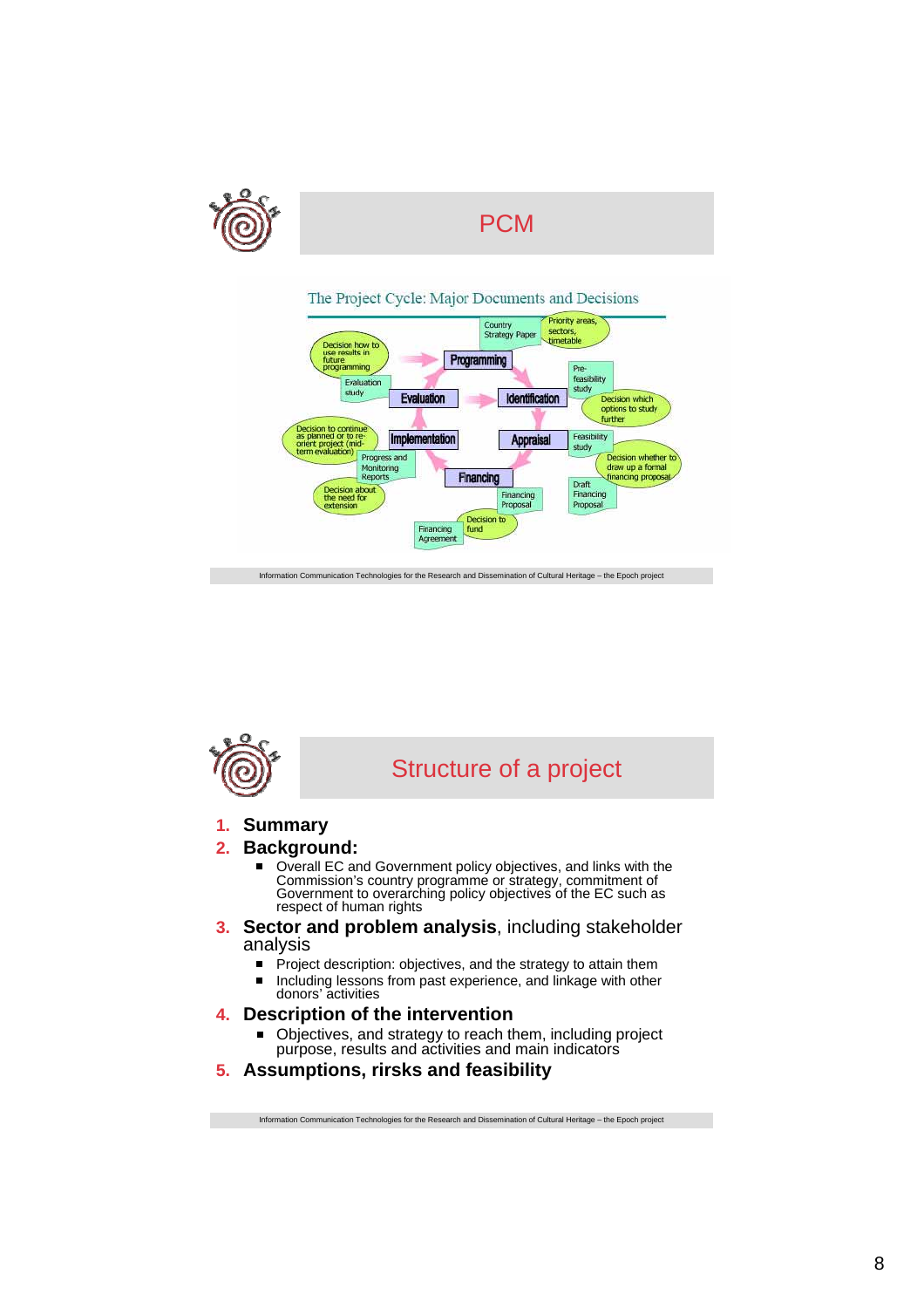

## Structure of a project

#### **6. Implementation arrangements**

- Physical and non-physical means  $\blacksquare$
- Organisation and implementation procedures  $\blacksquare$
- $\blacksquare$ Timetable, implementation schedule
- Estimated cost and financing plan  $\blacksquare$
- Special conditions and accompanying measures by Government / partners  $\blacksquare$
- **Monitoring and Evaluation**

#### **7. Quality factors**

- **Participation and ownership by beneficiaries**
- $\blacksquare$ Policy support
- Appropriate technology  $\blacksquare$
- $\blacksquare$ Socio-cultural aspects
- $\blacksquare$ Gender equality
- $\blacksquare$ Environmental protection
- Institutional and management capacities
- Financial and economic viability

**Annex: Logframe**

Information Communication Technologies for the Research and Dissemination of Cultural Heritage – the Epoch project



### The Logical Framework Matrix

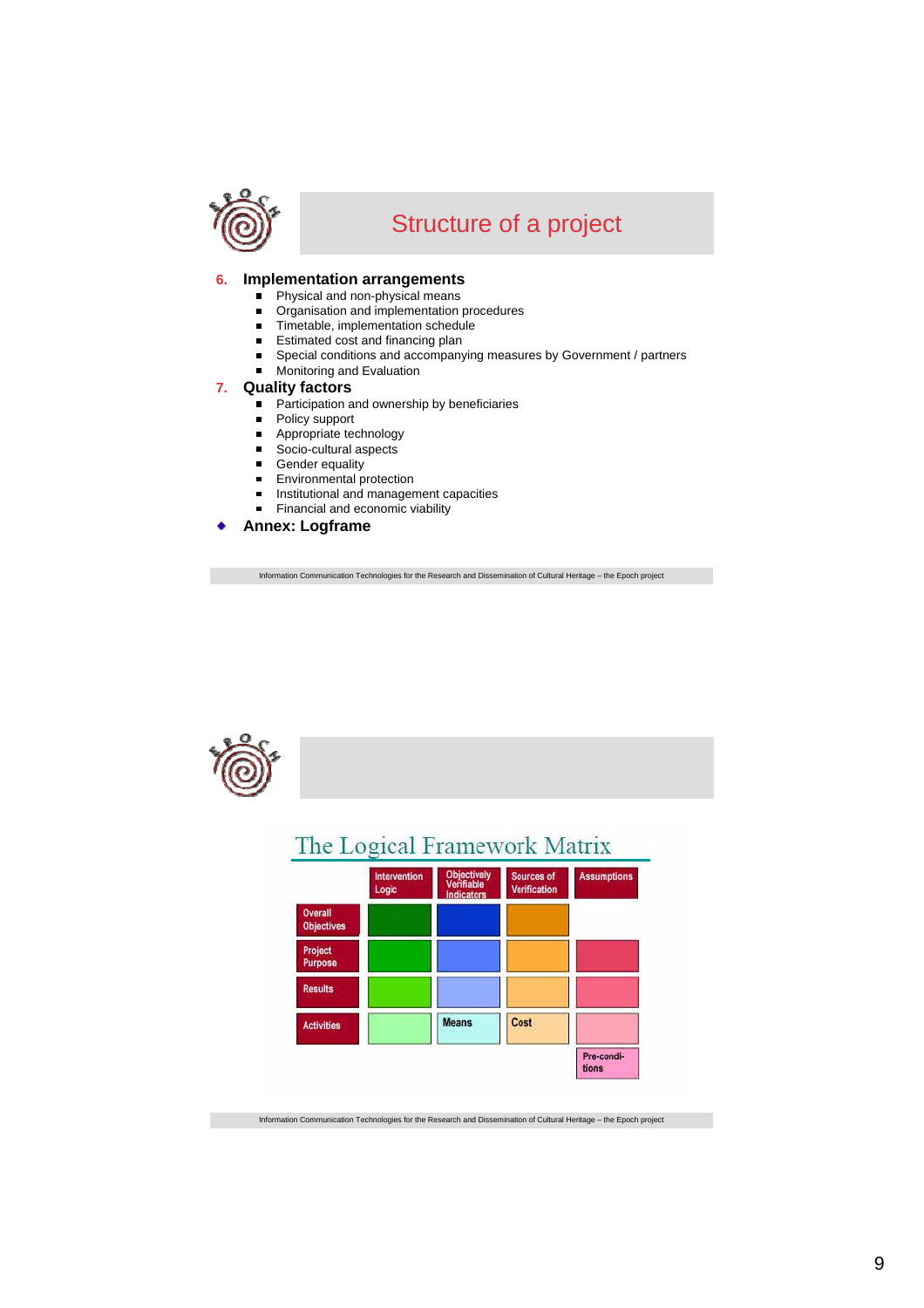

### Vertical and Horizontal Logic



Information Communication Technologies for the Research and Dissemination of Cultural Heritage – the Epoch project



- European Framework programmes:
	- www.cordis.lu
- European Co-operation:
	- http://europa.eu.int/comm/europeaid/index\_en.htm
- In particular, the handbooks on PCM and the Logical ۰ Framework matrix is here:
	- http://europa.eu.int/comm/europeaid/qsm/project\_en.htm
- This is a summary page, with links to two excellent manuals. $\bullet$